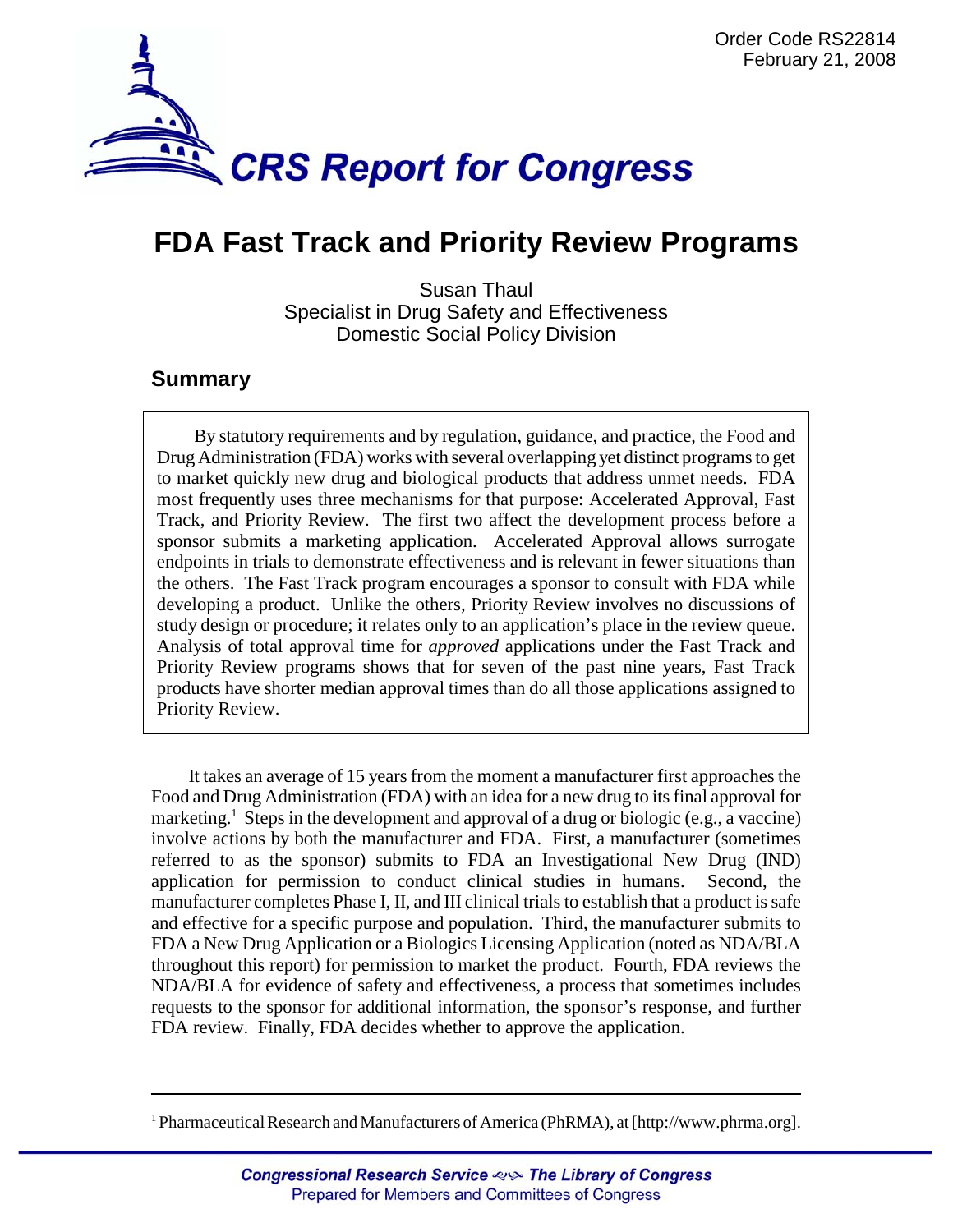For drugs and biologics that address unmet needs or serious diseases or conditions, FDA regularly uses three formal mechanisms to expedite the development and review process: Fast Track product development, Priority Review, and Accelerated Approval.2 This report briefly describes (in text and in **Table 1**) those mechanisms, including their intended effects and statutory and regulatory bases, and examines whether Fast Track accomplishes two goals: making approval more likely and shortening approval time.

#### **Mechanisms to Expedite the Development and Review Process**

**Accelerated Approval.** For the treatment of a serious or life-threatening illness, FDA regulations, promulgated in 1992, allow "accelerated approval" of a drug or biologic product that provides a "meaningful therapeutic benefit ... over existing treatments." The rule covers two situations. The first allows approval to be based on clinical trials that, rather than using standard outcome measures such as survival or disease progression, use "a surrogate endpoint that is reasonably likely ... to predict clinical benefit." The second situation addresses drugs whose use could be deemed safe and effective only under set restrictions that could include limited prescribing or dispensing. FDA usually requires postmarketing studies of products approved this way.<sup>3</sup> Accelerated Approval involves different concerns than do the other programs designed to speed the normal process for important new products, and therefore this paper will not discuss it further.

**Fast-Track Mechanism.** The Food and Drug Administration Modernization Act of 1997 (FDAMA, P.L. 105-115) directed the Secretary to create a mechanism whereby FDA could designate as "Fast Track" certain products that met two criteria. First, the product must concern a serious or life-threatening condition; second, it has to have the potential to address an unmet medical need. Once FDA grants a Fast Track designation, it encourages the manufacturer to meet with the agency to discuss development plans and strategies before the formal submission of an NDA/BLA. The early interaction can help clarify elements of clinical study design and presentation whose absence at NDA/BLA submission could delay approval decisions. However, FDA makes similar interactions available to any sponsor who seeks FDA consultation throughout the stages of drug development. A unique option within Fast Track is the opportunity to submit sections of an NDA/BLA to FDA as they are ready, rather than the standard requirement to submit a complete application at one time.<sup>4</sup>

 $2^2$  Other options fit very limited situations and support shorter times from idea to approved public use. The Animal Efficacy Rule (21 CFR 314 Subpart I and 21 CFR 601 Subpart H) allows submission of data from animal studies of effectiveness as evidence to support applications of certain new products "when adequate and well-controlled clinical studies in humans cannot be ethically conducted and field efficacy studies are not feasible." The Project BioShield Act of 2004 allows the HHS Secretary to authorize the emergency-use of products that do not yet have FDA approval in certain circumstances (21 U.S.C. 360bbb-3); also, see CRS Report RS21507, *Project BioShield: Purposes and Authorities*, by Frank Gottron.

<sup>&</sup>lt;sup>3</sup> Regulations for the accelerated approval of new drugs for serious or life-threatening illnesses are at 21 CFR 314 Subpart H, and for biological products at 21 CFR 601 Subpart E.

<sup>&</sup>lt;sup>4</sup> FDAMA created Section 506, Fast Track Products, in the Federal Food, Drug, and Cosmetic Act. See FDA, *Guidance for Industry: Fast Track Drug Development Programs — Designation, Development, and Application Review*, at [http://www.fda.gov/cber/gdlns/fsttrk.pdf].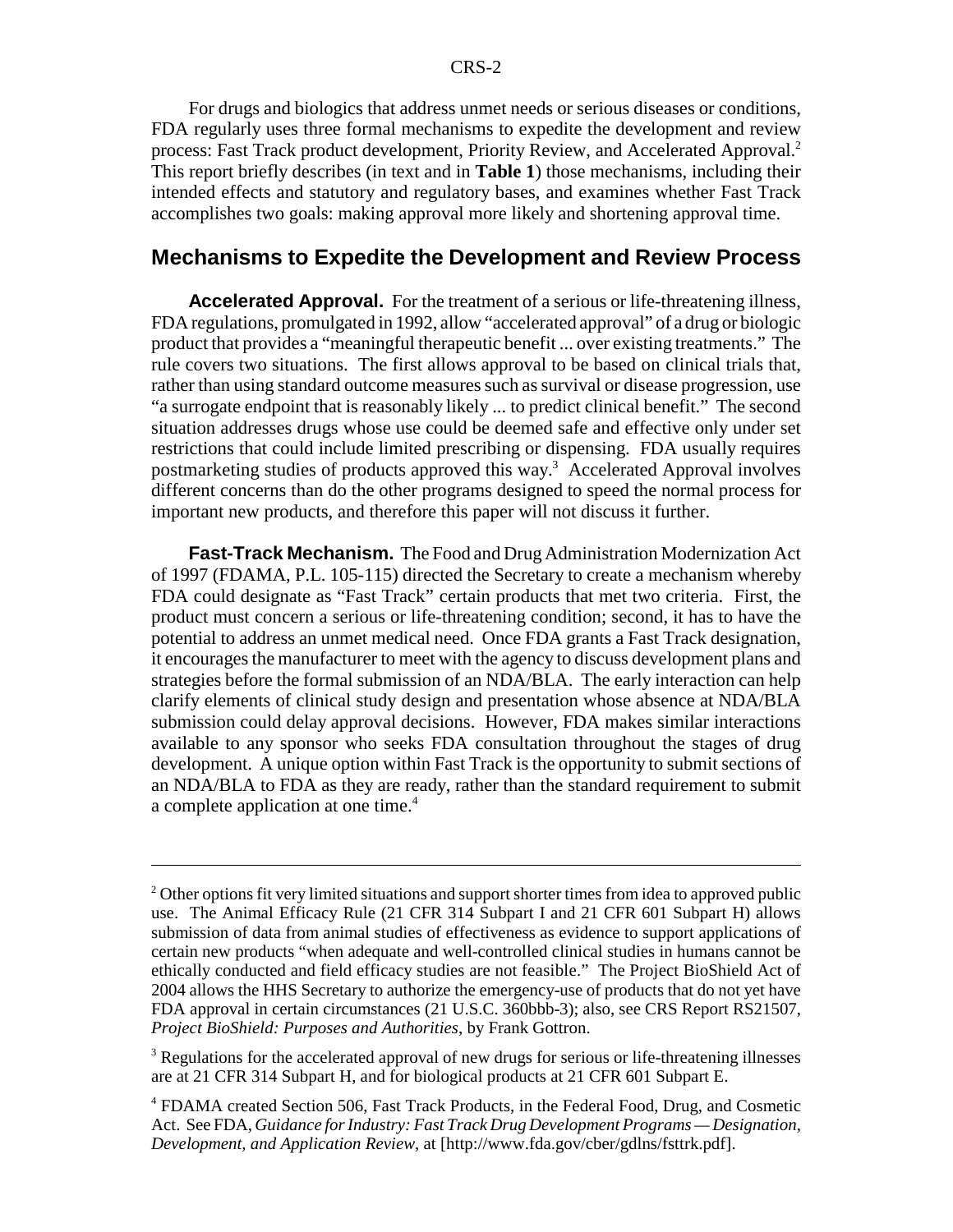**Priority Review.** Unlike Fast Track or Accelerated Approval, the Priority Review process begins only when a manufacturer officially submits an NDA/BLA. Priority Review, therefore, does not alter the timing or content of steps taken in a drug's development or testing for safety and effectiveness. For products believed to address unmet needs, however, it shortens the average amount of time from completed application until approval decision from 10 months to 6 months. Although Priority Review is not explicitly required by law, FDA has established it in practice, and various statutes, such as the Prescription Drug User Fee Act (PDUFA), refer to and sometimes require it.<sup>5</sup>

|                                      | <b>Accelerated Review</b>                                                                                 | <b>Priority Review</b>                                                                               | <b>Fast Track</b>                                                                                               |  |  |
|--------------------------------------|-----------------------------------------------------------------------------------------------------------|------------------------------------------------------------------------------------------------------|-----------------------------------------------------------------------------------------------------------------|--|--|
| <b>Authority</b>                     | 1992 Rule:<br>21 CFR 314 and 601.<br>(In 1997, FFDCA 506(b).)                                             | 1996 Agency Procedure:<br>CDER MAPP 6020.3; and<br>CBER SOPP 8405.                                   | 1997 Statute:<br>FFDCA 506(a).                                                                                  |  |  |
| <b>Procedure</b>                     | [Not specified; presumably<br>manufacturer would request<br>and FDA would determine<br>whether to grant.] | Clinical team leader of<br>FDA review team, upon<br>receipt of application,<br>makes recommendation. | Any time before marketing<br>approval, manufacturer<br>requests designation; FDA<br>grants if criteria are met. |  |  |
| Qualifying<br>criteria               | Serious or life-threatening<br>illness.                                                                   | n.a.                                                                                                 | Serious or life-threatening<br>condition.                                                                       |  |  |
|                                      | Potential to address unmet<br>medical need.                                                               | Major advance in treatment<br>or treatment where no<br>adequate therapy exists.                      | Potential to address unmet<br>medical need.                                                                     |  |  |
|                                      | Adequate and well-<br>controlled studies<br>supporting use of surrogate<br>outcome.                       | n.a.                                                                                                 |                                                                                                                 |  |  |
| <b>Benefit during</b><br>development | Adjusted trial outcome<br>requirements                                                                    | n.a.                                                                                                 | Close communication with<br>FDA.                                                                                |  |  |
| <b>Benefit during</b><br>review      | n.a.                                                                                                      | Additional attention;<br>expedited review.                                                           | Rolling review.                                                                                                 |  |  |
| Postapproval<br>requirement          | Studies to extend results<br>from surrogate to clinical<br>outcome.                                       | n.a.                                                                                                 |                                                                                                                 |  |  |

#### **Table 1. Comparison of Mechanisms to Hasten Product Availability**

**Notes:** FFDCA = Federal Food, Drug, and Cosmetic Act. n.a. = not applicable.

### **Measures of Program Effectiveness**

**Approval Rates.** Are products that receive Fast Track designation more likely to have their NDA/BLA approved by FDA than products that receive no such designation? The answer is we don't know, because, while FDA provides statistics on the products it designates as Fast Track, it does not make public information on the NDA/BLAs it receives unless and until the product is approved/licensed.

<sup>&</sup>lt;sup>5</sup> FDA Center for Drug Evaluation and Research (CDER), Manual of Policies and Procedures (MAPP) 6020.3, revised July 18, 2007; Center for Biologics Evaluation and Research (CBER), Manual of Standard Operating Procedures and Policies (SOPP) 8405, revised September 20, 2004; and "Oncology Tools: Fast Track, Priority Review and Accelerated Approval," at [http://www.accessdata.fda.gov/scripts/cder/onctools/Accel.cfm].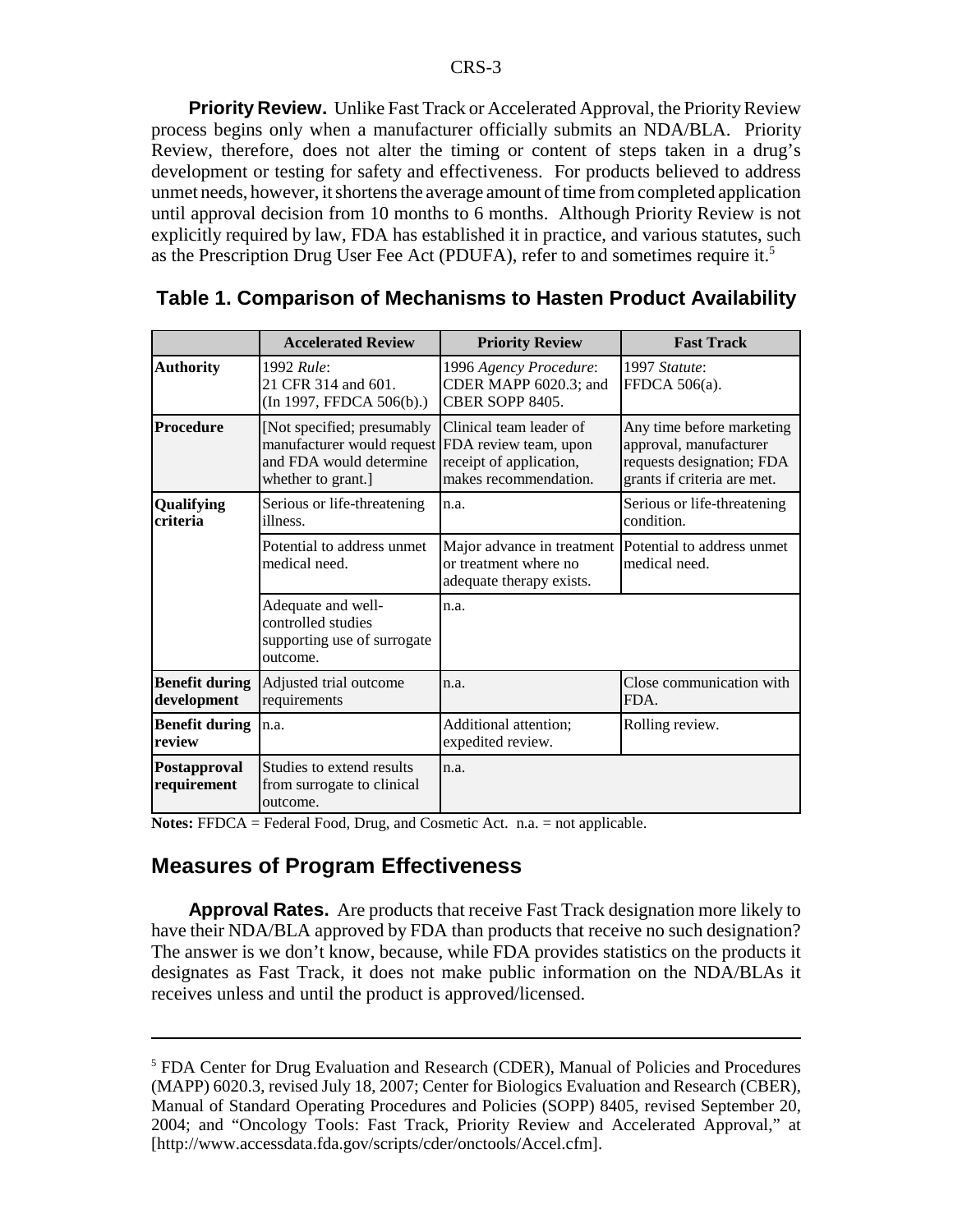What we do know from material on the FDA website:

- Manufacturers have requested Fast Track designation for 569 drugs and 195 biological products since the Fast Track program was set into law.
- FDA granted the designation to 74.5% of those drug requests and 63.6% of those biologics requests.
- ! Of products with Fast Track designation, FDA eventually approved 10.6% of the drugs and licensed 17.7% of the biologics.<sup>6</sup>

What that means is obscured by what we do not know:

• For what percentage of products with Fast Track designation do sponsors submit NDA/BLAs? How many NDA/BLAs submitted each year are for Fast Track products? With only the numerator (approved products), one cannot calculate the percentage of NDA/BLA submissions that are approved among Fast Track products.

FDA receives approximately 100-130 applications a year, and has stated that "close to 80 percent of all filed applications will eventually be approved."<sup>7</sup> The 10.6 and 17.7% figures for Fast Track are not a comparable statistic because they include the apparently large, but unquantified, number of product development attempts that manufacturers discontinue (for safety problems, lack of effectiveness, business decisions, competing projects). A useful analysis would account for the percentage of Fast Track and non-Fast Track products of which FDA is aware (e.g., that have INDs) that result in submitted NDA/BLAs.

**Length of Decision Times for Approval.** How long it takes from the time a sponsor applies for marketing permission to the moment FDA makes its decision varies greatly. The length matters to the sponsor and its stockholders, to potential consumers and healthcare providers, and to FDA. Two factors contribute to longer review times: review staff constraints at FDA, and the quality and completeness of applications when they are first submitted. PDUFA and its three reauthorizations have addressed the staffing issue by authorizing industry user fees to support FDA reviewers.<sup>8</sup> FDA's Web pages on the use of its Fast Track and Priority Review programs provide the review times for successful applications.

**Table 2** compares the review times, by year and type of review procedure, for all 787 approved NDA/BLAs applications that were submitted from FY1998 through FY2006. These applications received either a *Standard Review* or a *Priority Review*, and the review times for these two procedures are summarized in the first two pairs of data columns in the table. The third pair of columns summarizes review times for approved NDA/BLA applications for products that received a Fast Track designation. As discussed below,

<sup>&</sup>lt;sup>6</sup> FDA, "CDER Fast Track Products Approved Since 1998 through 3/31/07," "Fast Track Designation (FY1998-FY2006), updated through 9/30/2007," "CDER Response to Request for 'Fast Track' Designation FY2007, updated through 9/30/2007," and "CBER Fast Track Designation Request Performance, 3/1/98 through 12/31/07," all at [http://www.fda.gov].

<sup>7</sup> FDA, PDUFA FY2006 Performance Report to Congress, at [http://www.fda.gov/pdufa/report 2006].

<sup>8</sup> See CRS Report RL33914, *The Prescription Drug User Fee Act (PDUFA): Background and Issues for PDUFA IV Reauthorization*, by Susan Thaul.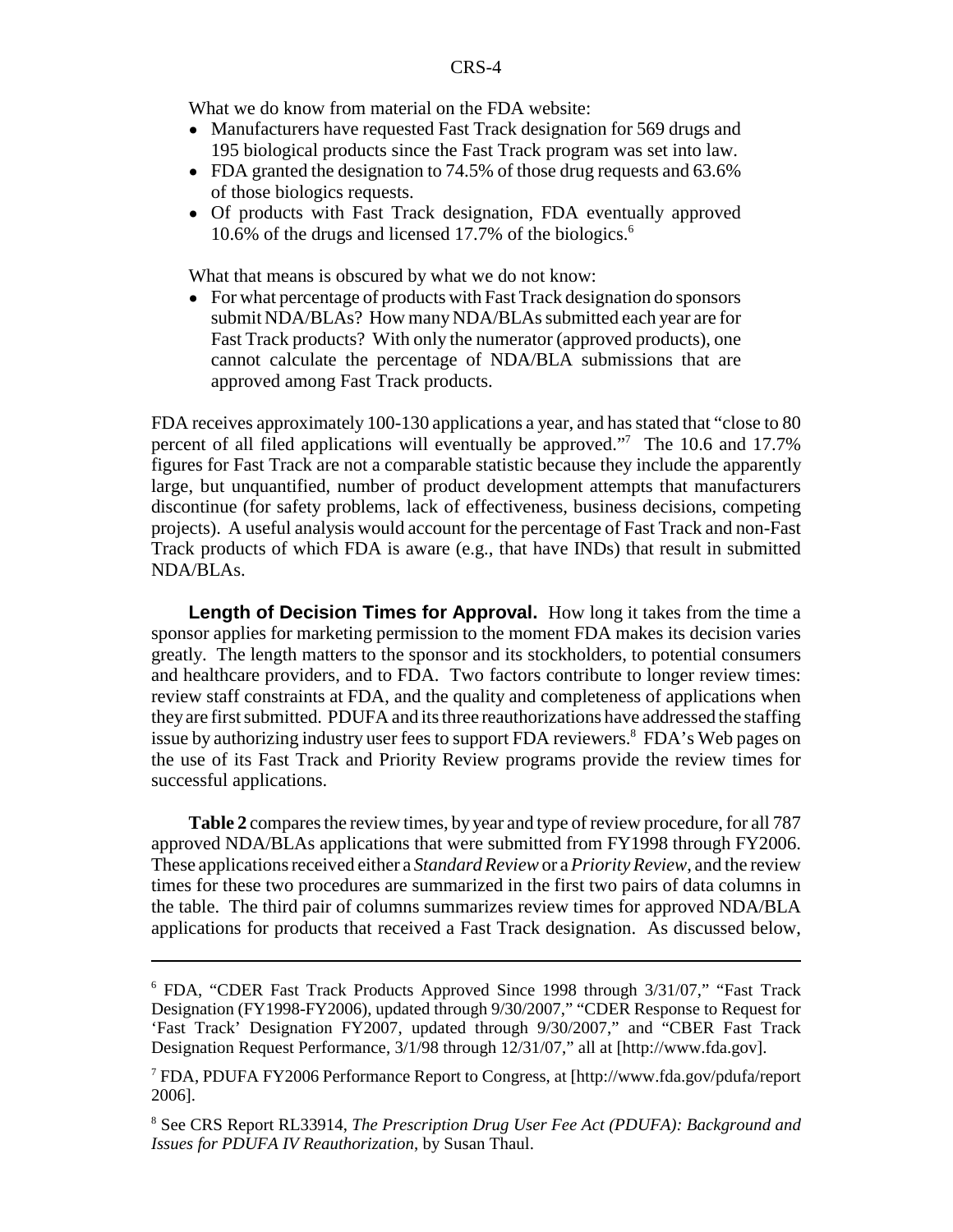most, though not all, of these 55 applications received a Priority Review and thus are counted in the Priority Review columns; the remainder are captured in the Standard Review data. The final pair of columns provide data on Priority Review times for NDAs of *New Molecular Entities (NMEs)* and *New BLAs*. These applications represent a subset of all those subject to Priority Review, and are the group of products most similar to Fast Track products.

Each row of **Table 2** corresponds to approved applications submitted during a specific year. The *total approval time* includes the time FDA spends to review an application, plus the time the sponsor takes to respond to questions, if necessary, plus the time FDA spends on any additional review. The table provides the *median* approval time for each submission year group, which is the value at the mid-point of times in a group. FDA uses the median in its reports, stating, "It provides a truer picture of our performance than average time, which can be unduly influenced by a few very long or short times."9

|                                  | <b>Category of Review Procedure</b>           |                                          |                                               |                                                 |                   |                                          |                                               |                                          |  |  |
|----------------------------------|-----------------------------------------------|------------------------------------------|-----------------------------------------------|-------------------------------------------------|-------------------|------------------------------------------|-----------------------------------------------|------------------------------------------|--|--|
|                                  | <b>All Standard</b><br><b>NDAs &amp; BLAs</b> |                                          | <b>All Priority</b><br><b>NDAs &amp; BLAs</b> |                                                 | <b>Fast Track</b> |                                          | <b>Priority NMEs &amp;</b><br><b>New BLAs</b> |                                          |  |  |
| FY of<br>submission <sup>a</sup> | No.                                           | <b>Median</b><br>Approval<br><b>Time</b> | No.                                           | <b>Median</b><br><b>Approval</b><br><b>Time</b> | No. <sup>b</sup>  | <b>Median</b><br>Approval<br><b>Time</b> | $No.^c$                                       | <b>Median</b><br>Approval<br><b>Time</b> |  |  |
| 1998                             | 65                                            | 12.0                                     | 25                                            | 6.4                                             |                   | 5.8                                      | 16                                            | 6.2                                      |  |  |
| 1999                             | 55                                            | 13.8                                     | 28                                            | 6.1                                             | 2                 | 5.1                                      | 19                                            | 6.9                                      |  |  |
| 2000                             | 78                                            | 12.0                                     | 20                                            | 6.0                                             | 4                 | 4.8                                      | 9                                             | 6.0                                      |  |  |
| 2001                             | 56                                            | 14.0                                     | 10                                            | 6.0                                             | 8                 | 16.0                                     |                                               | 6.0                                      |  |  |
| 2002                             | 67                                            | 15.3                                     | 11                                            | 19.1                                            | $\overline{2}$    | 12.4                                     | 7                                             | 16.3                                     |  |  |
| 2003                             | 58                                            | 15.4                                     | 14                                            | 7.7                                             | ⇁                 | 9.0                                      | 9                                             | 6.7                                      |  |  |
| 2004                             | 90                                            | 12.9                                     | 29                                            | 6.0                                             | 9                 | 5.0                                      | 21                                            | 6.0                                      |  |  |
| 2005                             | 58                                            | 13.1                                     | 22                                            | 6.0                                             | 9                 | 6.0                                      | 15                                            | 6.0                                      |  |  |
| 2006 <sup>d</sup>                | 80                                            | 13.0                                     | 21                                            | 6.0                                             | 9                 | 6.0                                      | 10                                            | 6.0                                      |  |  |
| Total                            | 607                                           |                                          | 180                                           |                                                 | 55                |                                          | 113                                           |                                          |  |  |

#### **Table 2. Number and Total Approval Time (in months) of Approved NDAs and BLAs, by Fiscal Year of Submission, and by Review Procedure**

**Sources:** All data are from the FDA website at [http://www.fda.gov]. Fast Track data calculated from "CDER Fast Track Products Approved Since 1998 through 3/31/07," and PDUFA annual performance reports, FY1999 through FY2006. Priority NME and new BLA from "CDER Approval Times for Priority and Standard NMEs and New BLAs, Calendar Years 1993-2006." Priority and Standard NDA and BLA from "CDER Approval Times for Priority and Standard NDAs and BLAs, Calendar Years 1993-2006."

a. FDA tallies review times by the year the NDA/BLA was submitted, not the year it was approved or denied.

b. Includes Fast Track reviews of original NDA/BLAs only; does not include 11 reviews of supplemental NDA/BLAs.

c. Priority NMEs and New BLAs are included also in the All Priority column.

d. Each annual PDUFA Performance Report adjusts the number and duration of reviews completed for earlier years' submissions. For example, the FY2006 report included completed reviews of 15 FY2006 submissions, 14 FY2005 submissions, and 1 FY2004 submission.

9 FDA, "CDER Data Briefing 1996-2006 Accessible Version," at [http://www.fda.gov/cder/ reports/CDERDataBriefing1996-2006accessible.htm].